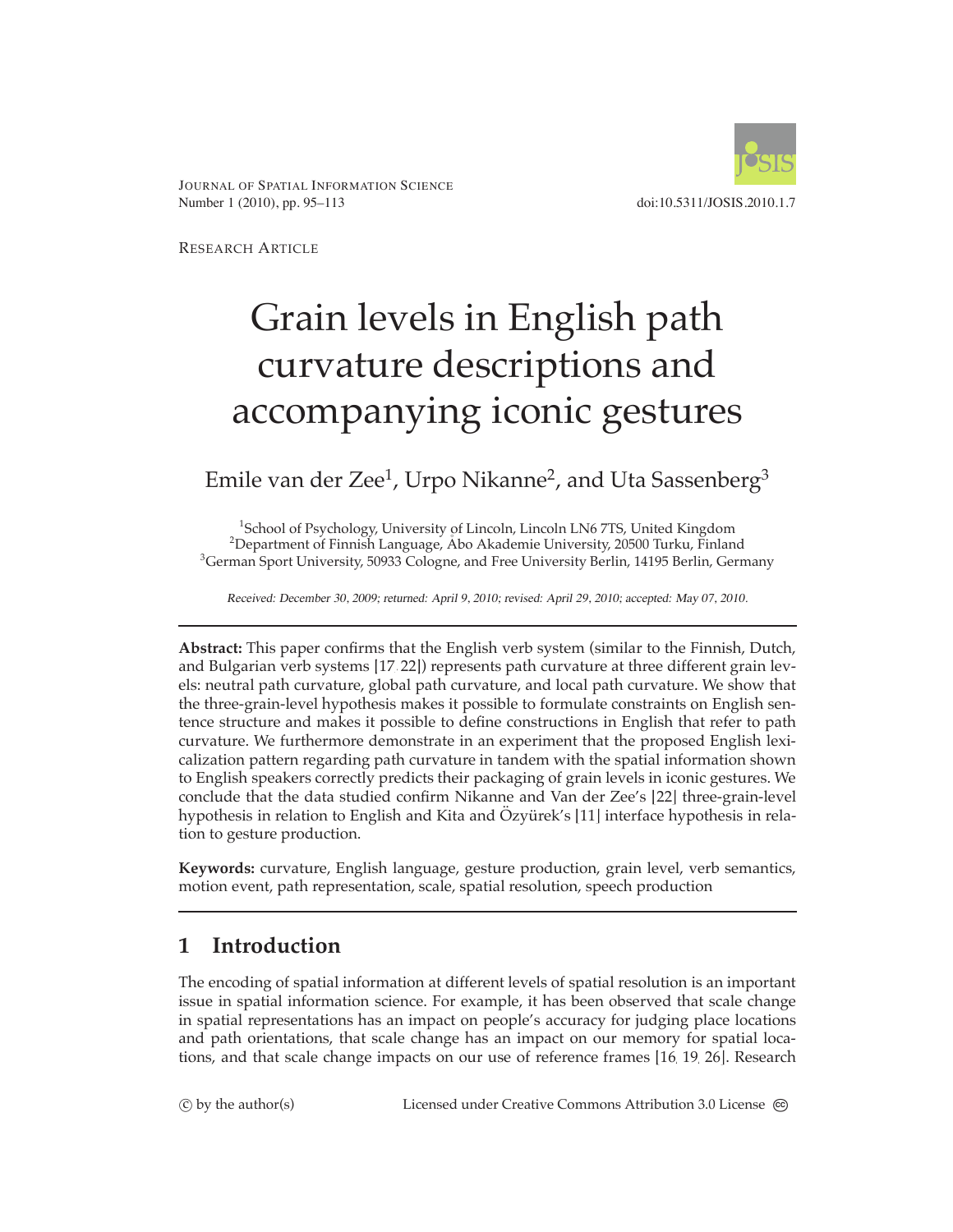in spatial language has, in addition, offered insights in how it is possible for human beings to communicate about spatial information at different levels of granularity. Research in this area has shown, for example, that landmark size and object distribution—as scale setting means—have an influence on the use of *near* and *far* when describing object location [\[3,](#page-15-0) [5,](#page-15-1) [30\]](#page-17-2). Relatively little has been published, however, on the way in which languages encode paths at different grain levels, although Nikanne and Van der Zee [\[22\]](#page-17-0) have reported on grain level encoding for paths in Finnish and Dutch, Martinez has reported on Bulgarian [\[17\]](#page-16-0), and Schmidtke [\[25\]](#page-17-3) on German. In this paper we for the first time look at the way in which paths are represented at different levels of spatial resolution in English.

Path descriptions have been studied extensively in spatial language research. Research in spatial language has focused, for example, on the relation between path versus manner of motion encoding [\[27,](#page-17-4) [28\]](#page-17-5); path starting point versus path end-point encoding [\[14,](#page-16-4) [15\]](#page-16-5); the way in which spatial features underlying path descriptions—such as boundedness constrain grammatical encoding [\[2,](#page-15-2) [20\]](#page-16-6); and how language represents path shape [\[29\]](#page-17-6). However, in order to fully understand the way in which human beings convey information about path structure also gestures have been studied. For example, Kita and  $Ozy$  ürek [\[11\]](#page-16-1) have shown that the gestures people make when talking about a moving Figure are influenced by the language that is spoken and the shape of the path that is perceived. The different grain levels at which paths can be represented have, however, so far not been studied in relation to gesture. For this reason we not only focus here on how English speakers encode paths at different levels of spatial resolution in their language, but also how these speakers encode paths at different grain levels in the gestures that accompany their speech. More specially, we focus on how path curvature is encoded at different grain levels in the English language and in gesture.

Example (1) illustrates what we mean by path curvature encoding at different grain levels:

(1) *The skier slalomed down the mountain*.

(1) shows that it is possible to convey in a single sentence in English the global direction of a moving Figure (the skier) in relation to a Ground object (the mountain), and the more fine grained representation of a slalom-like shape of the path of the Figure. When we refer to grain levels in this paper we refer to the levels of spatial resolution at which path curvature is described in single sentences, such as (1).

One aim of our paper is to present some ideas on how English encodes path curvature at different grain levels when using verbs or when using so-called constructions [\[8\]](#page-16-7). A second aim is to show how grain level encoding of path curvature in English is linked to grain level representation in iconic gestures that people spontaneously make when they talk [\[18\]](#page-16-8). Sections 1–4 focus on our first aim, while Section 5 addresses the second aim. Section 6 summarizes how the interaction between language and gesture allows English speakers to convey observed path curvature at different grain levels in a single communicative act.

# **2 Grain levels in English path curvature descriptions**

Throughout this paper we will use Nikanne and Van der Zee's [\[22\]](#page-17-0) three-grain-level hypothesis to distinguish between three levels of spatial resolution at which motion verbs are assumed to represent path curvature: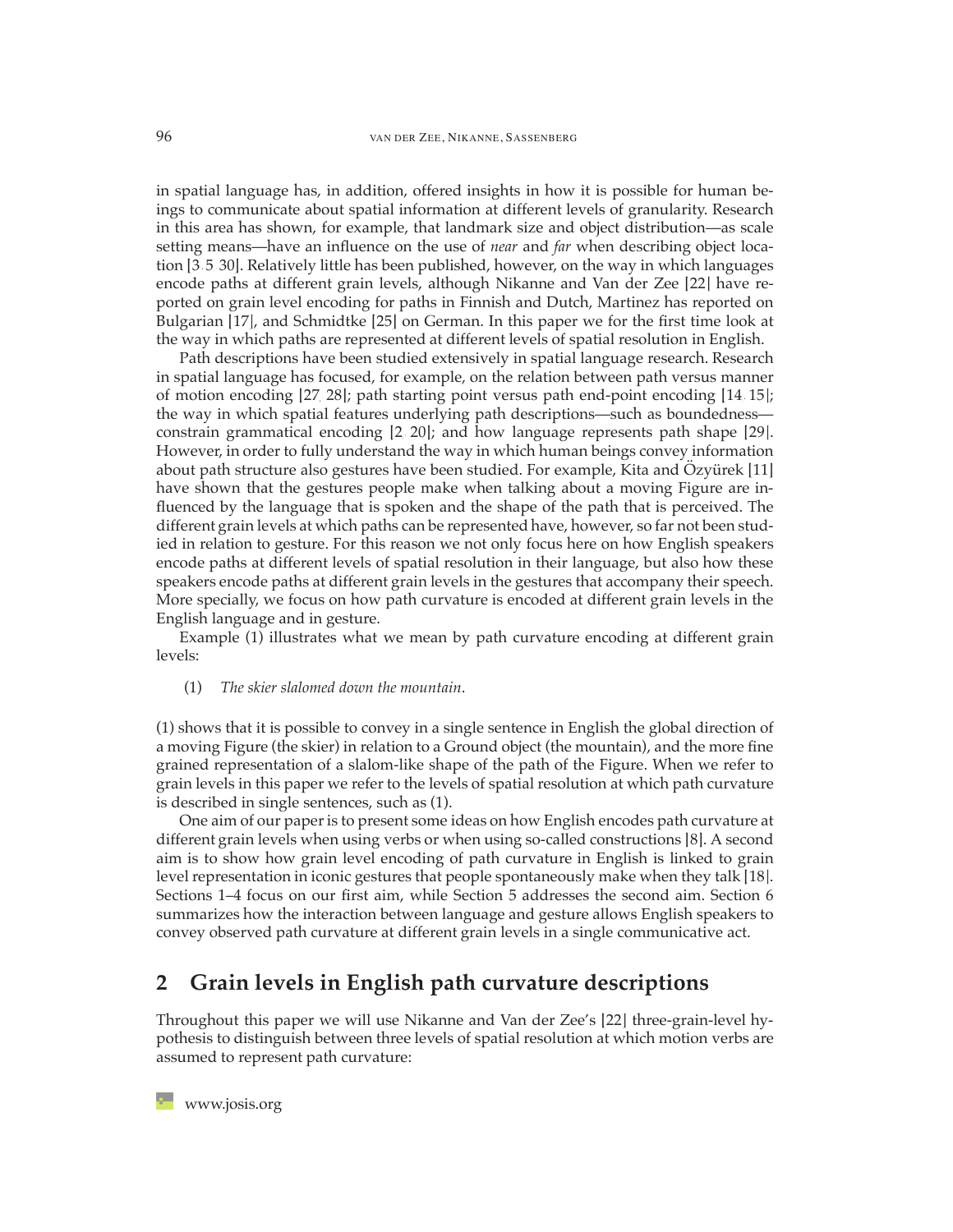(2) Grain level 0 verbs (neutral path curvature specification): e.g., *to approach, to arrive, to come, to depart, to go, to leave, to move, to travel, to tour* Grain level 1 verbs (global path curvature specification): e.g., *to arc, to curve* Grain level 2 verbs (local path curvature specification): e.g., *to slalom*, *to spiral*, *to wind, to zigzag*

Motion verbs describing path curvature in (2) must be distinguished from motion verbs describing object axis curvature changes [\[29\]](#page-17-6):

(3) *to arch, to bend, to coil, to fold, to kink, to straighten, to twist,* etc.

The verbs in (3) describe changes in the curvature of objects, bodies, their parts, etc. Many English verbs, however, straddle both categories:

- (4) *The ball curved into the net* (*PATH*—the ball moved with a curve in its path).
- (5) *Ben's back curved when he tried to negotiate the slide* (*BODY*—Ben's back curved).
- (6) *Zoë slalomed down the hill* (*PATH—Zoë moved with curves in her path*).
- (7) *The path slaloms down the mountain* (*OBJECT*—the path has curves in it).

Furthermore, some English verbs in (3)—but not all—can be coerced [\[24\]](#page-17-7) into describing path curvature:

- (8) *Peter straightened the car after he almost got off the road*.
- (9) \* *He folded into the alley*. 1

Some manner of motion (MoM) verbs such as *to wriggle*, *to rock*, *to roll*, and *to swing* can also be coerced into describing path curvature:

(10) *The snake wriggled to the door*.

However, the semantic structures of MoM verbs do not express the shape of a path. They refer to the movements of the object causing and/or undergoing the motion which in turn allows for the pragmatic inference that the path has a distinctive curvature (it is our knowledge about the way in which wriggling snakes move that allows us to infer that the path in 10 has curves in it). Nikanne and van der Zee [\[22\]](#page-17-0) describe the mechanism that allows manner of motion verbs to describe path curvature.

In this paper the primary focus is on the path curvature verbs described in (2), while we may include verbs that straddle both the path curvature and object curvature categories described in (3). We will not, however, focus on situations in which motion verbs or MoM verbs can be coerced into expressing path curvature.

Let us start by considering each of the grain levels for encoding path curvature in more detail. Grain level 0 verbs (hereafter GL0 verbs), such as *to come* and *to go*, do not make any reference to the shape of a path; they just express that a Figure is moving from one place to another:

(11) *The camel went from the tree to the water well.*

<sup>&</sup>lt;sup>1</sup>We will indicate sentences that are not acceptable from a syntactic or semantic perspective with a  $""$  in front of them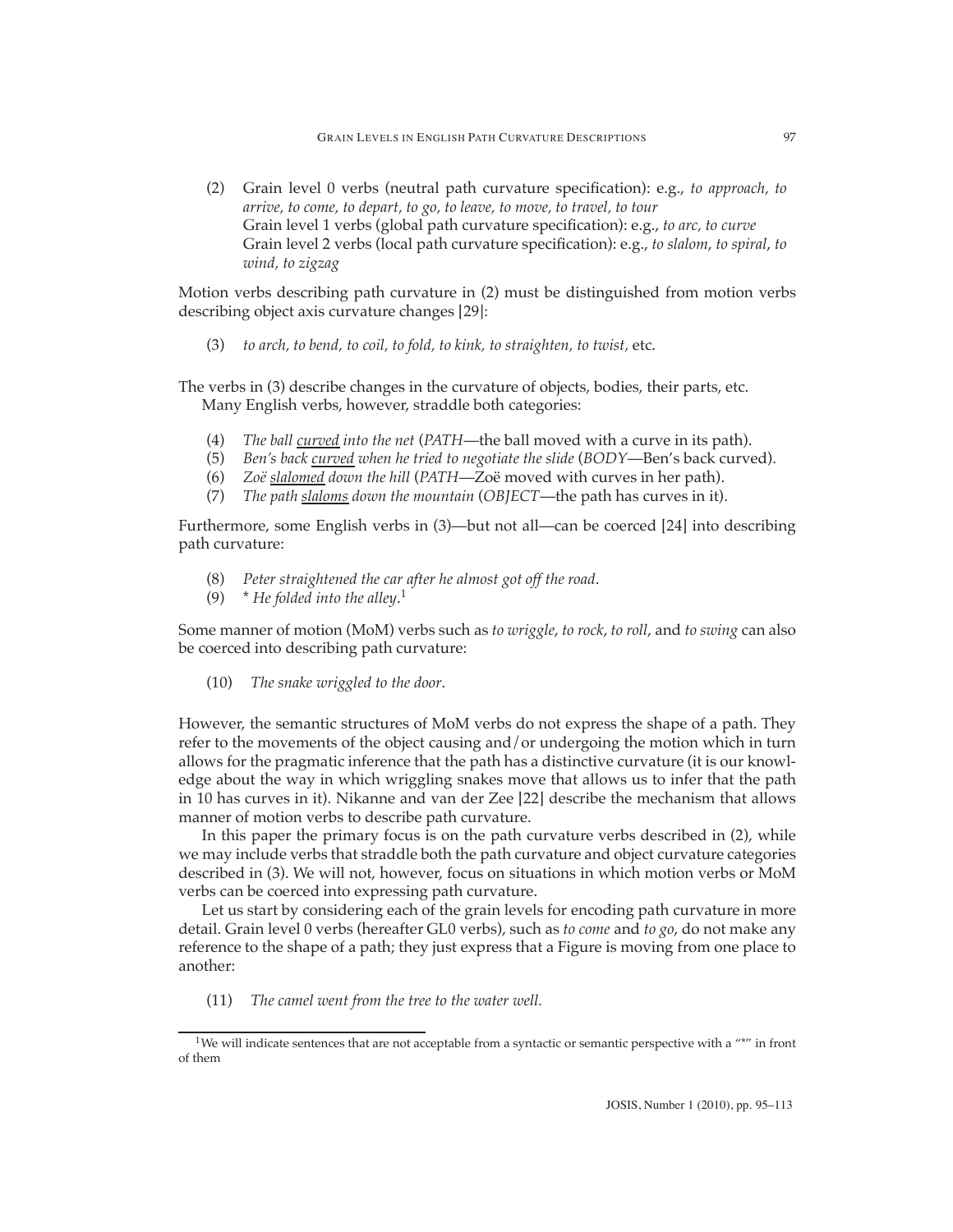Although we are likely to assume that the global path described in (11) is straight by default, the path could be of any shape—curved, straight, or even zigzag-like. As GL0 verbs do not restrict the shape of a path, we say that these verbs express *neutral path curvature*. Since neutral path curvature is the limiting case of specifying detail (i.e., no detail of path shape at all) we assign neutral path its own grain level.

Grain level 1 verbs (hereafter GL1 verbs) specify the overall shape of a path of motion; they refer to a single global curvature change in a path:

(12) *The ball curved into the net*.

The verb *to curve* here indicates that the Figure follows a path whose overall shape is one smooth curve. The Figure may or may not also make smaller curves (e.g., the ball may wobble from side to side); as long as the global shape of the path can be interpreted as a curve we can use *to curve*. We say that GL1 verbs express *global path curvature*.

The GL1 verbs in English only seem to refer to smooth path curvature. This is in contrast to, for example, Dutch, where GL1 verbs distinguish between smooth and non-smooth path curvatures. Whereas *af/inbuigen* ("to bend off to/into") refers to a smoothly curved path, *af/inslaan* ("to hit off to/into") seems to refer to a more abrupt, non-smooth path shape, and *af/indraaien* ("to turn off to/into") seems to be neutral in relation to the smoothness of the path. In contrast to Dutch, English GL1 verbs are thus only specified by the feature "smooth."

Grain level 2 verbs (hereafter GL2 verbs) refer to small details of path curvature; they refer to multiple local curvature changes in a path:

(13) *The car zigzagged through the parking lot*.

In (13) the verb *to zigzag* indicates that the path consists of several iterations of angular path shapes. Unlike GL1 verbs, GL2 verbs do not make any statement about global path shape. The global path may be curved in any possible way, or it may even be straight (see Figure 1). We say that GL2 verbs express *local path curvature*.



Figure 1: A combination of zigzags (giving rise to the use of the verb *to zigzag*) and a more global curve (which is not specified by the semantic structure of this verb).

*To zigzag* refers to non-smooth curvature changes, whereas *to slalom, to spiral, to surround*, and *to wind* refer to smooth curvatures. In contrast to English GL1 verbs, English GL2 verbs thus make a distinction between non-smooth and smooth path shape curvatures.

There are verbs that—depending on the semantic nature of the other words in a sentence—can express either global or local path curvature: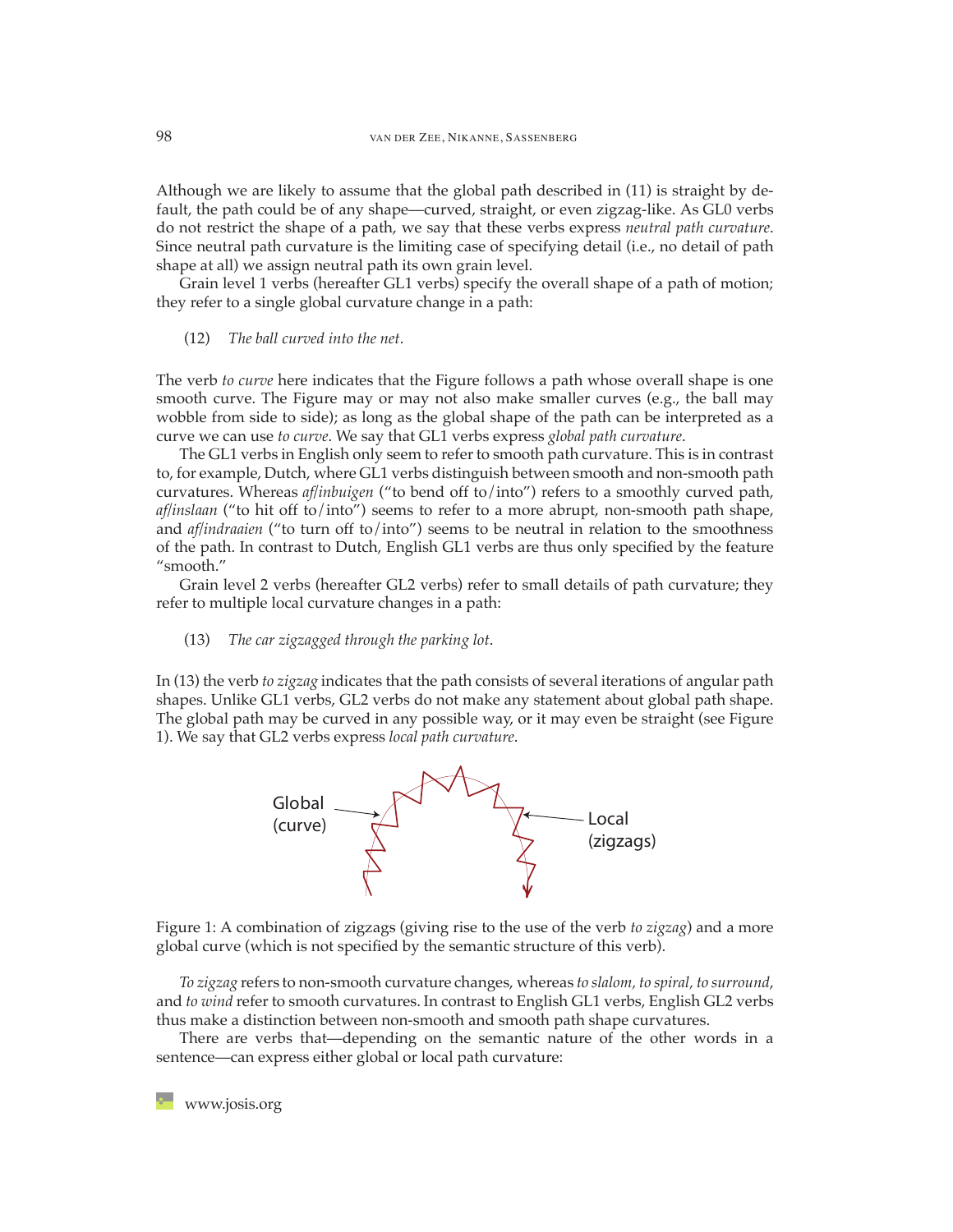- (14) *The road circled the city* (one circle; expression of global path curvature)
- (15) *The plane circled above the city* (multiple circles; expression of local path curvature).

Although certain verbs are either GL1 or GL2 verbs (see 2 above), (14) and (15) show that some other verbs may straddle both categories. In this paper we will focus on verbs that can be clearly assigned to either encoding local or global path curvature.

As in Dutch and Finnish, there are no GL1 or GL2 verbs in English that explicitly specify the straightness of a global or local path. Path straightness at a global grain level is pragmatically or cognitively inferred from GL0 verbs or MoM verbs in combination with a prepositional phrase (PP) as in, for example, *The horse went/walked* [<sub>PP</sub> *to the tree*]. Further, as argued by Nikanne and van der Zee [\[22\]](#page-17-0) verbs specifying straightness at a local grain level are impossible since such verbs would not be able to select an identifiable path part as their referent (at every level of detail path parts contain straight elements, even a slalom-like path, and a GL2 verb referring to such straight aspects would thus not be able to select a unique referent or a set of referents).

To summarize: it is possible to describe English verbs referring to path curvature by using the three-grain-level hypothesis. In order to make sure that the three-grain-level hypothesis is more than an ad-hoc vehicle for describing curvature verbs, we will consider whether the three-grain-level hypothesis is able to help us to formulate constraints on English GL0, GL1, and GL2 verb combinations in Section 3 and is able to help us to define English constructions referring to path curvature in Section 4. Both sections will look at some examples, without pretending to give an exhaustive overview.

## **3 GL0, GL1, GL2 verb chains**

It is possible to combine GL0, GL1, and GL2 verbs in order to express path curvature. Consider the following example from Finnish:

| (16) | Hän meni                   | kotiin      | mutkitellen     |  |  |
|------|----------------------------|-------------|-----------------|--|--|
|      | $S$ /he went               | home+ILL    | zigzag+INF2+INS |  |  |
|      |                            |             |                 |  |  |
|      |                            | РP          | INF2+INS        |  |  |
|      |                            |             |                 |  |  |
|      | GL <sub>0</sub>            | goal of the | GL2             |  |  |
|      | verb                       | Path        | verb            |  |  |
|      | "She went home zigzagging" |             |                 |  |  |

In the example above, ILL refers to "illative case," INF2 refers to "the infinitival verb in the second infinitive (marker—*Te-*) instructive case form" (this infinitival form is similar to the Germanic gerundive adjunct, which is marked in English with the suffix -*ing*), INS refers to "instructive," V refers to "verb," and PP refers to "prepositional phrase." We use these and ensuing abbreviations in agreement with conventions in linguistics.

However, not all GL0, GL1, and GL2 verb combinations are possible in a particular language. For example, Nikanne and Van der Zee [\[22\]](#page-17-0) observe that the following constraint operates in Finnish: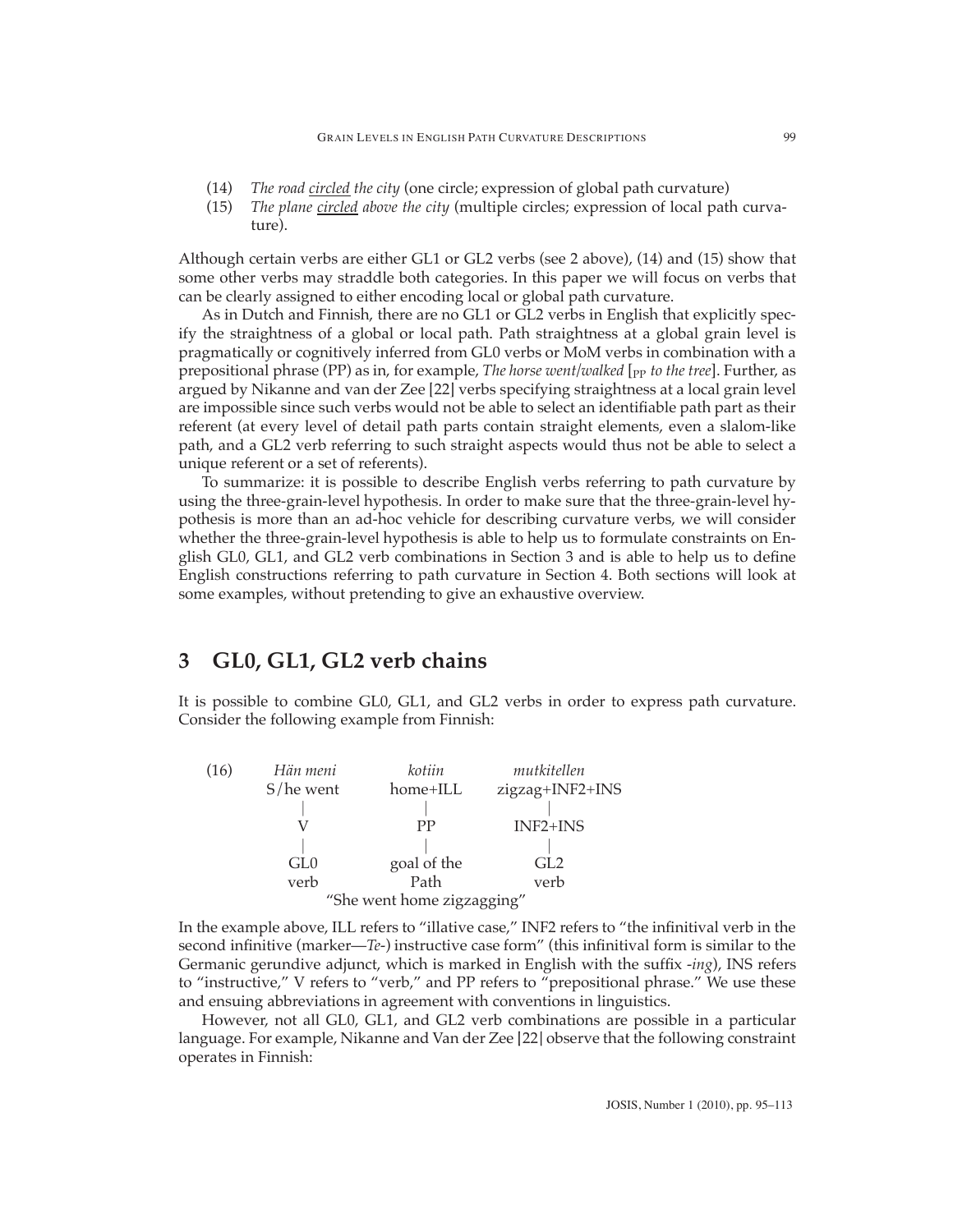Infinitival GL0verb - Adjunct Constraint \* V[motion] - V[motion GL0]+ INF2+INS

This constraint refers to the fact that a GL0-verb may not function as an INF2+INS-adjunct if the main verb in the sentence is a motion verb. For instance, the following sentences are ungrammatical:

\* GL1verb - GL0 verb adjunct

- (17) *\* Kivi kaarsi m¨ake¨a alas mennen/tullen.*
	- \* stone rolled hill-PAR down go-/come+INF2+INS

where PAR refers to "partitive case."

\* GL2 verb - GL0 verb adjunct

- (18) \* *K¨a¨arme mutkitteli kiven alle mennen.*
	- \* snake zigzagged stone+GEN under+ALL go+INF2+INS

GEN refers to "genitive case" and ALL to "allative case."

\* MoM verb - GL0 verb adjunct

- (19) *\* K¨a¨arme kiemurteli kiven alle mennen.*
	- \* Snake wriggled stone-GEN under-ALL go+INF2-INS

In Dutch it is not possible to have the highly context sensitive GL1 verbs as a gerundive adjunct. This means that it is possible to formulate a constraint on the use of gerundive adjuncts in Dutch based on the three-grain-level hypothesis:

*Gerundive GL1 - verb Adjunct Constraint*: \* V[motion] - V-ing[motion GL1]

This constraint rules out, for example, the following sentences:

- (20) \* GL0 verb GL1 verb
	- \* *Hij ging indraaiend/afslaand/inbuigend de straat in.*
	- \* He went turning in/turning of/bending into the street
- (21) \* GL2 verb GL1 verb
	- \* *Hij zigzagde indraaiend/aflsaand/inbuigend de straat in.*
	- \* He zigzagged turning into the street.

(22) \* MoM verb - GL1 verb

- \* *Hij danste indraaiend/afslaand/inbuigend de straat in.*
- \* He danced bending of into the street.

In both Finnish and Dutch verb chains with motion verbs that stem from the same grain level are ruled out: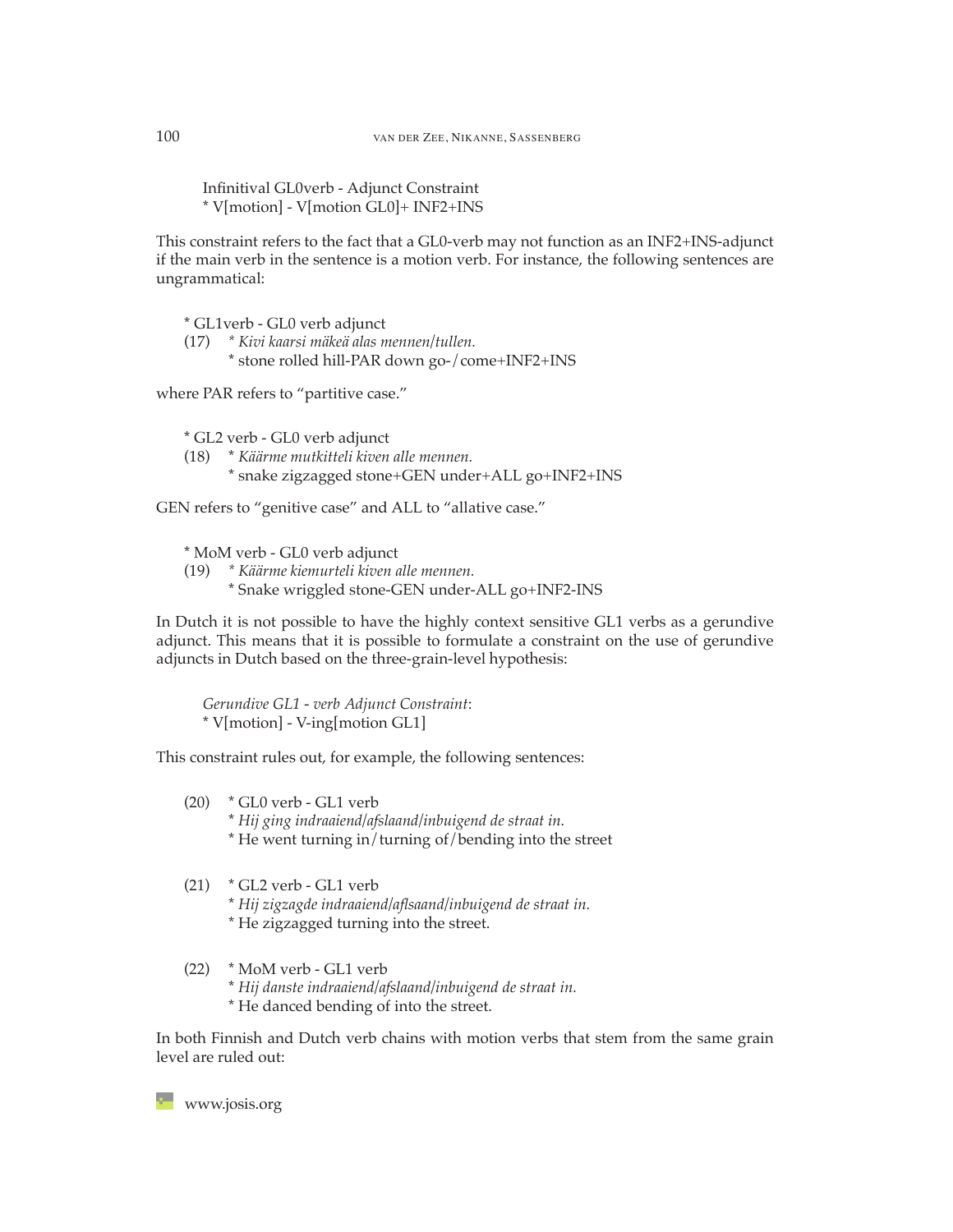#### Finnish:

- \* GL1 GL1 (Conflict: two different shapes)
- (23) *\* Mies kaartoi kotiin koukaten.*
	- \* man curved home-ILL make.hook-shaped turn-INF2-INS
	- \* The man curved home making a hook-shaped turn.
- \* GL2 GL2 (Conflict: two different shapes)
- (24) *\* K¨a¨arme mutkitteli kiven alle sahaten.*
	- \* snake zigzagged stone-GEN under-ALL "saw"-INF2-INS
	- \* The snake wound under the stone "zigzagging."

#### Dutch:

- (25) \* GL0 GL0 (tautological)
	- \* *Hij ging reizend de berg af.*
	- \* He went travelling down the mountain.
- (26) \* GL1 GL1 (tautological) \* *Hij draaide (in)slaand de straat in.*
	- \* He turned hitting (in) into the street.
- (27) \* GL2 GL2 (tautological)
	- \* *De skier zigzagde slalommend de heuvel af.*
	- \* The skier zigzagged slaloming down the hill.
- (28) \* GL2 GL2 (contradiction)
	- \* *Het blad cirkelde zigzaggend naar beneden.*
	- \* The leaf circled zigzagging down.

There is interaction with syntax here (based on scope). For example, *slalomde zigzaggend* ("slalomed zigzagging") is acceptable, whereas *zigzagde slalommend* ("zigzagged slaloming") is not, in the same way that *spiraalde cirkelend* ("spiralled circling") is acceptable, but *cirkelde spiralend* ("circled spiralling") is not. The story is thus more complicated, and the constraint needs to be refined in reference to syntax. However, even such a refinement must be phrased in terms of GL2 - GL2 combinations.

Chaining two verbs at the same grain level thus either leads to a contradiction, or the result is tautological.

The Finnish and Dutch examples have shown that language specific constraints on verb chains can be formulated by using the three-grain-level distinction. Can similar constraints be formulated in relation to English? In order to find this out we used two different methods: we used Google to search for certain verb chains in order to determine whether these occurred in English at all; and we presented 17 native English speakers with several occurrences of every possible verb chain that is logically possible under the three-grain-level hypothesis (see the Appendix), and asked participants to rate the acceptability of these verb combinations on a Likert scale from 1 to 7 (where 1 was highly acceptable, 7 was not acceptable, and intermediate values represented intermediate levels of acceptability).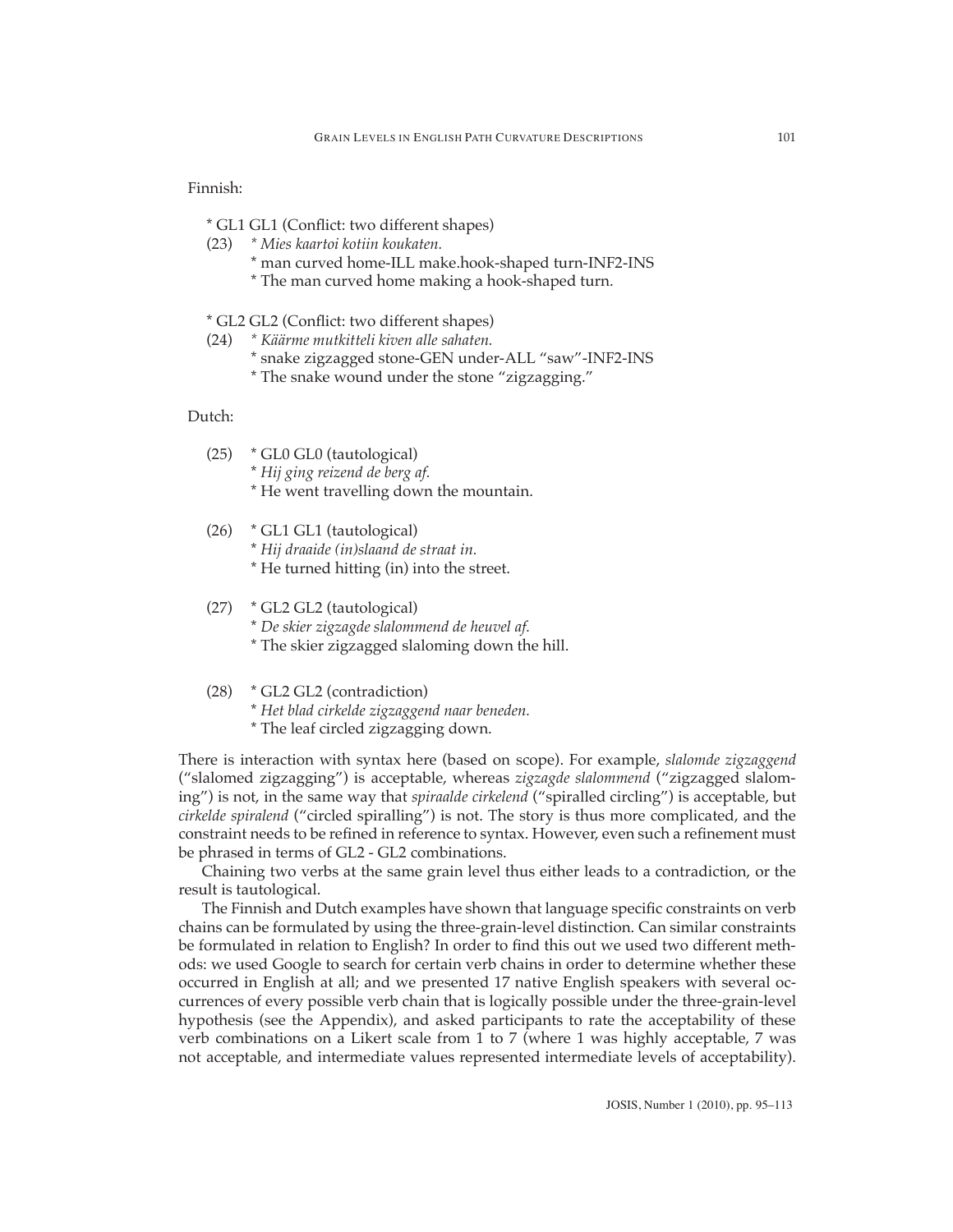The following combinations did not occur in Google, and received very low acceptability ratings (see examples 21 and 23 in the Appendix):

\* GL1 verb - GL2 gerundive adjunct (29) *\* X curved/curves/curving zigzagging/slaloming/spiraling/winding.*

\* GL1 verb - GL2 gerundive adjunct (30) *\* X arced/arcs/arcing zigzagging/slaloming/spiraling/winding.*

Interestingly, these combinations are possible if one or both words in the above combinations are considered as describing object curvature. For example (underlined):

(31) *... all of the curves zigzagging irregularly ...*

(32) *... hairpin curves zigzagging up the mountain ...*

The constraint following from (29)–(32) can thus be formulated as follows:

*GL1 - Gerundive GL2 Adjunct Constraint*: \* V[motionGL1] - V-ing[motion GL2]

This constraint excludes gerundive GL2 verb adjuncts in English which follow a GL1 verb if both verbs refer to Figure motion.

English also rules out GL1 motion verb - GL1 motion verb combinations:

(33) *\* She curved arcing into the street.*

Again, the combination *curved arcing* is possible if it refers to object curvature instead of path curvature:

(34) *. . . curved arcing blades . . .*

In addition, the word combination in its path sense is possible if it is used in an adjectival manner:

(35) *. . . a beautiful curved arcing kick . . .*

It is thus only the GL1 motion verb - GL1 motion verb combination which is unacceptable.

In relation to English it is thus possible to formulate constraints on verb chains in terms of the three-grain-level hypothesis. In addition, we have seen that if English verbs in a verb chain can be interpreted as referring to object curvature instead of path curvature that these combinations are possible. In this sense English distinguishes itself from Finnish. In Finnish object curvature and path curvature verbs are kept separate. For example, there is a tendency in Finnish to use causative verbs for expressing path curvature and to use inchoative (i.e., change of state) verbs for expressing object curvature: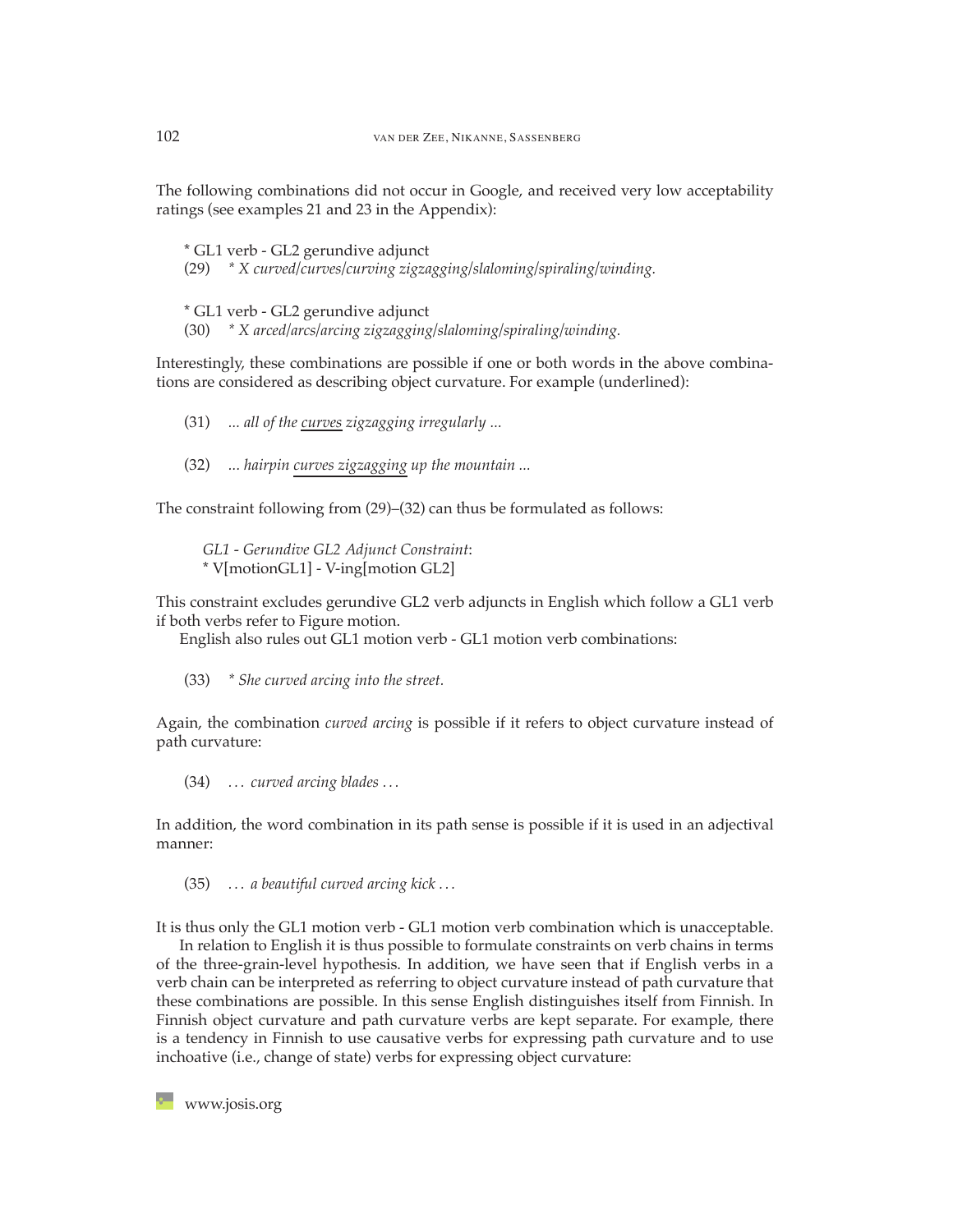Path curvature:

- (36) *Auto kaartaa* [car curve-(CAUS)-3SG]
- (37) *Auto kiertää* [car curl-(CAUS)-3SG]

where 3SG refers to "third person singular" (e.g., *he* or *she*).

Object curvature:

- (38) *Tanko kaartuu* [bar curve-(INCH)-3SG]
- (39) *Tanko kiertyy* [bar curl-(INCH)-3SG]

In the next section we consider English constructions that refer to path curvature.

## **4 Constructions and path curvature**

## **4.1 The notion of construction**

Since the 1980's the notion "construction" has become more and more central in linguistics [\[6](#page-15-3)[–10,](#page-16-9)[21,](#page-16-10)[23\]](#page-17-8). Constructions are units that license exceptional linking between form and meaning. By form we mean fragments of syntactic structure, lexical information, morphology, and sometimes even phonetics. A typical construction in English is, for instance, the construction:

*as far as* NP V*{know*, *remember*, *can tell*... *}*, S

where NP refers to "noun phrase." For example:

(40) *As far as I can tell this computer is the most advanced you can buy.*

This construction has a fixed syntactic structure and the choice of lexical items is partly fixed (*as far as*), partly open (the NP is a variable), and partly there is a choice from a set of (semantically close) words (verbs which can be, e.g., *know*, *remember*, *can tell*, or other related verbs or verbal structures).

The above construction is not referring to "far distance" (its literal meaning); its meaning refers to the speaker not taking full responsibility for the content or the truthfulness of sentence S. Thus, there is an exceptional mapping between the lexico-syntactic form and the meaning of the sentence.

There are also other closely related constructions that contain the lexico-syntactic structure *as far as NP. . . ,* for instance, *as far as X is concerned S* indicating that what is said about the referent of X in S is only meant to apply to X. Constructions can thus be related to other constructions.

If we want to obtain a full picture of how path curvature is used in communicative situations we have to address whether there are any constructions referring to path curvature. We do this in the next section.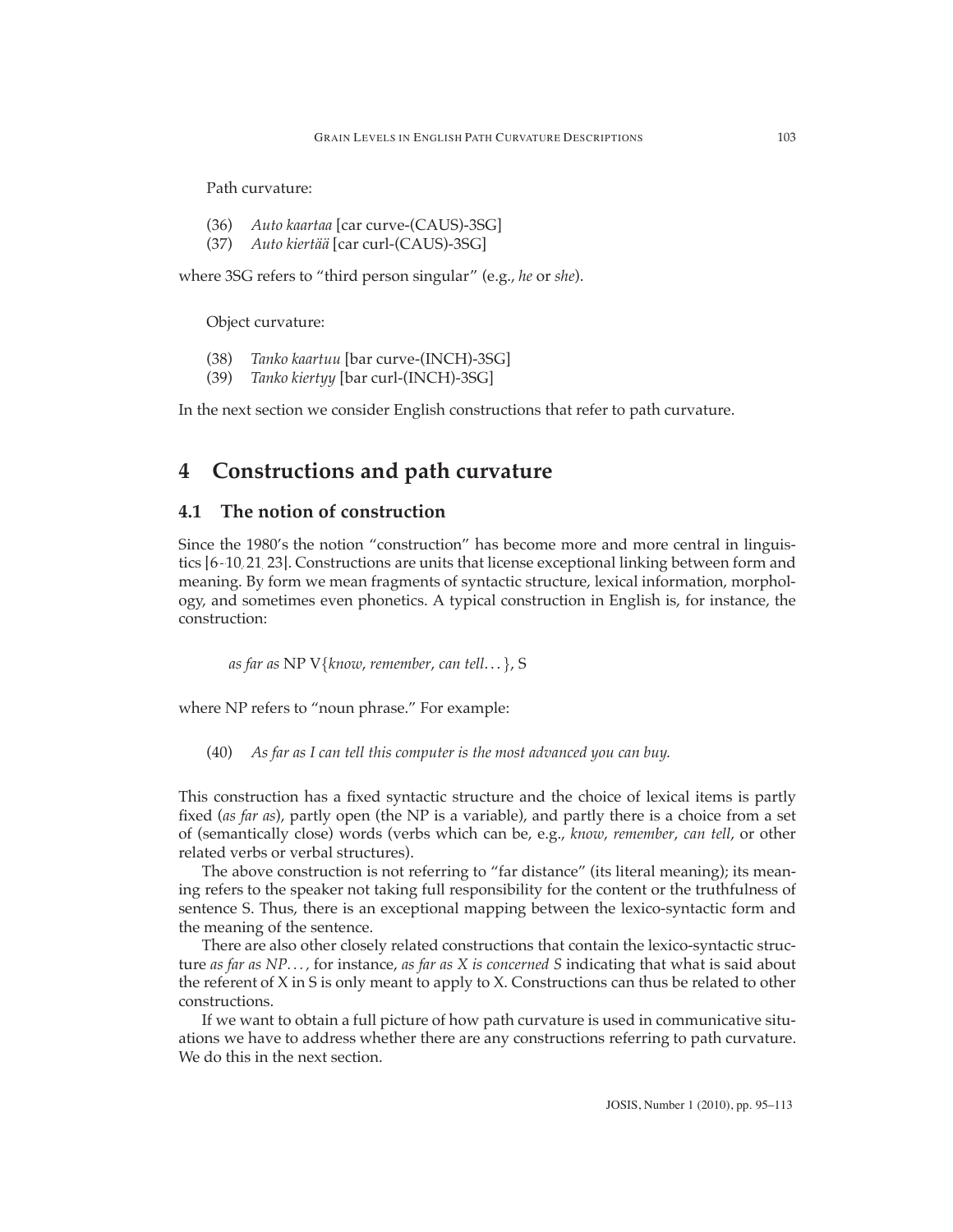## **4.2 Constructions that indicate path curvature**

The data we use in this section is based on the free description experiment in Section 5 and on a search for certain word combinations using Google.

In English there is a common path curvature expression using the construction *Vcause{do, make} a NP/NP-PLURAL*. In this construction the NP refers to a particular kind of curvature that is caused by the (non-explicit) subject of the causative verb. Examples of this construction can be formed from:

*do/make a zigzag/spiral/circle/turn ... do/make zigzags/spirals/circles/turns ...*

For example:

(41) *He's doing zigzags down the path. || |* V NP-PLURAL (optional PP-adjunct) *|| |* CAUSE GL2 (GL0)

The syntactic form *do NP* is used in many constructions (see, e.g., [\[30\]](#page-17-2) on *do a NP* in which the NP is a proper name, as in *do a Chomsky*).

Another and related path curvature construction is *Vmotion{going, walking} in a NP/in NP-PLURAL*. Also in this construction the NP refers to a particular kind of curvature. The motion verbs that can be part of this construction are GL0 or MoM verbs. If GL1 verbs are used (e.g., *curved in a spiral/spirals*) the phrase refers to object curvature. Examples of this construction are:

*going/moving/walking/running in a zigzag/spiral/circle/ ... going/moving/walking/running in zigzags/spirals/circles/ ...*

For example:

(42) The rabbit 
$$
went/walked
$$
 in a zigzag *(down the path)*  
\n
$$
\begin{array}{ccc}\n & | & | & |\n\end{array}
$$
\n(6) (down the path)  
\n
$$
\begin{array}{ccc}\n & | & |\n\end{array}
$$
\n(7) (optional PP-adjunct)  
\n
$$
GLO/MoM & GL2 \qquad (GL0)
$$

There are also constructions in which only the GL0 verb *to go* takes a curvature noun:

*go zigzag, go circle, go spiral*

The curvature nouns in the *Vgo NP* construction do not have an article; in this construction the curvature nouns behave more like an adjective, cf. *go crazy/wild*.

In Sections 2–4 we have shown that English verbs referring path curvature can be described in terms of the three-way grain level distinction, that this distinction can be used to explain constraints that operate at the English sentence level, and that this distinction can be used to define constructions in English referring to path curvature. In the next section we show how the three-grain-level hypothesis can be used to predict iconic gesturing when verbally referring to path curvature distinctions.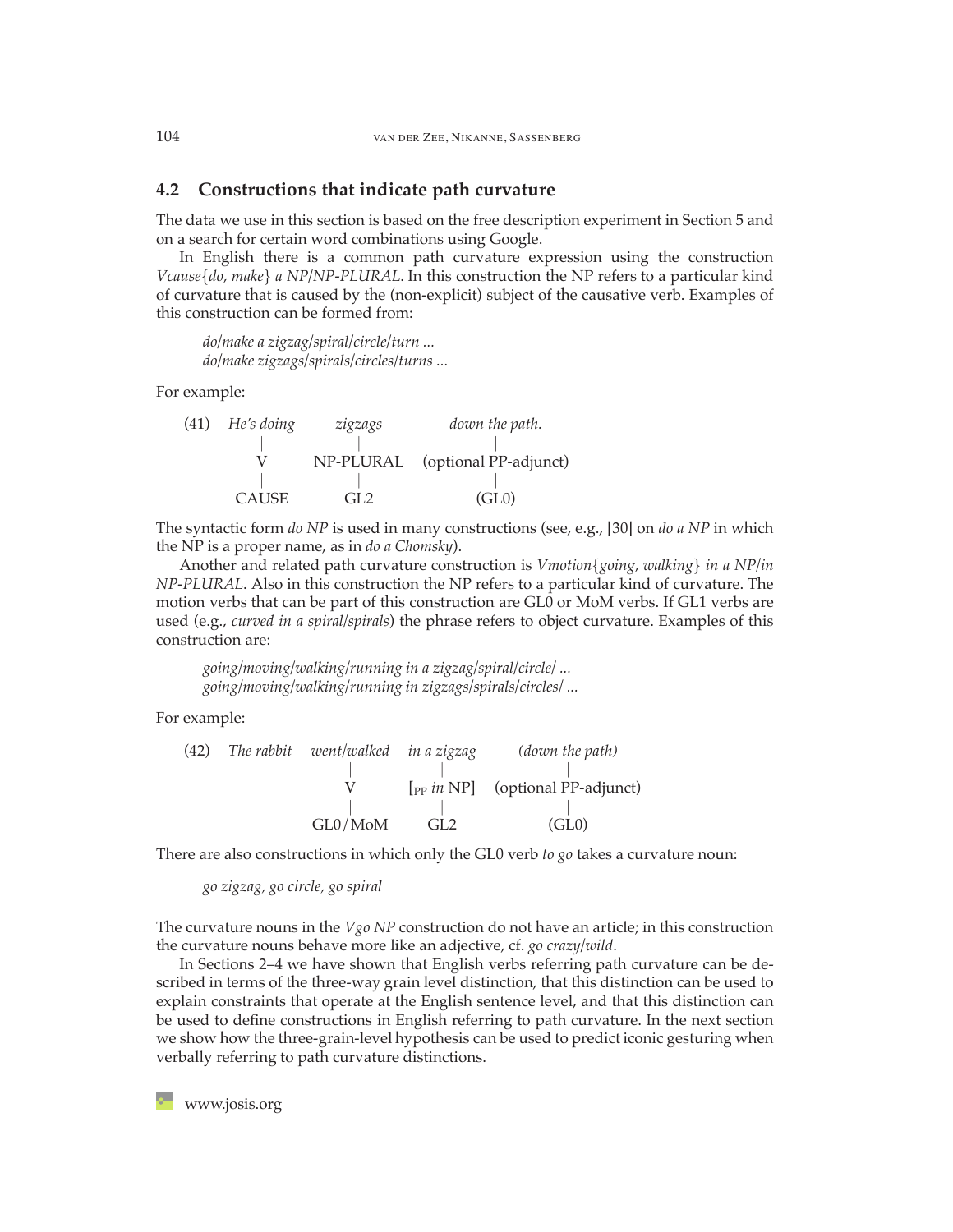# **5 Testing grain level representation in English path curvature descriptions and accompanying iconic gestures**

Iconic gestures accompanying speech play a role in activating lexical and spatial representations during language production. These gestures are produced more when spatial information is the topic of communication, and listeners' speech comprehension is influenced by their perception of iconic gestures (e.g., [\[1,](#page-15-4)[18\]](#page-16-8)). Since in normal communication not only the language produced, but also non-verbal information as found in iconic gestures plays a potentially important role, we investigated grain level representation in both language and iconic gesturing.

In Section 5.2 we will present an experiment in which participants were asked to describe how a rabbit moved across a computer screen. Verbal output and iconic gestures (whenever present) were recorded. In Section 5.3 we consider the results of the experiment. In the next section we first look at the predictions in relation to both language and iconic gesturing.

## **5.1 Predictions**

Kita and  $Ozy$  ürek [\[11\]](#page-16-1) have shown that the production of iconic gestures is influenced both by the language spoken and the spatial distinctions described. They, for example, showed English, Turkish, and Japanese speakers a cartoon in which Sylvester the cat swings on a rope from a high-rise on the right to a high-rise across the street on the left to catch the bird Tweetie. When describing this swing event adult English speakers conflated local and global curvature more in their iconic gestures than Turkish and Japanese speakers did, whereas speakers of the latter two languages produced more iconic gestures in which local and global curvature were represented separately. These results could be explained partly by the way in which English, Turkish, and Japanese lexicalize the description of a swing event. Whereas English lexicalizes both local and global path curvature with the verb *to swing*, Turkish and Japanese speakers do not lexicalize this information in a single verb: they describe local and global curvature in separate terms. Kita and Ozyürek [\[11\]](#page-16-1) talk about manner of motion and motion where we talk about local and global path curvature. Although we have shown [\[22\]](#page-17-0) that GL2 verbs behave differently from, and thus need to be distinguished from manner of motion verbs, these differences are not important for a discussion of the gesture data as used here, and we have therefore used the terms local and global path curvature where Kita and Ozyürek have used manner of motion and motion.

According to Kita and Ozyürek  $[11, 12]$  $[11, 12]$  results like these show support for the interface hypothesis: the idea that gestures originate from an interface representation which is constructed both on the basis of the perceived spatial features the speaker wishes to communicate and on the basis of the lexicalization pattern of a language. If speakers would produce gestures solely on the basis of what they had perceived (the free imagery hypothesis; e.g., [\[13\]](#page-16-12)), there would be no differences in the gestures of the English, Turkish, and Japanese speakers, since all of these speakers had seen the exact same stimulus. If speakers would produce gestures solely on the basis of the lexicalization patterns in their languages (the lexical semantics hypothesis; e.g., [\[4\]](#page-15-5)), the iconic gestures of English speakers would always conflate local and global curvature, and the iconic gestures of Turkish and Japanese speakers would always separate out local and global curvature. Since English, Turkish, and Japanese speakers do not show only one type of iconic gesture, but a mix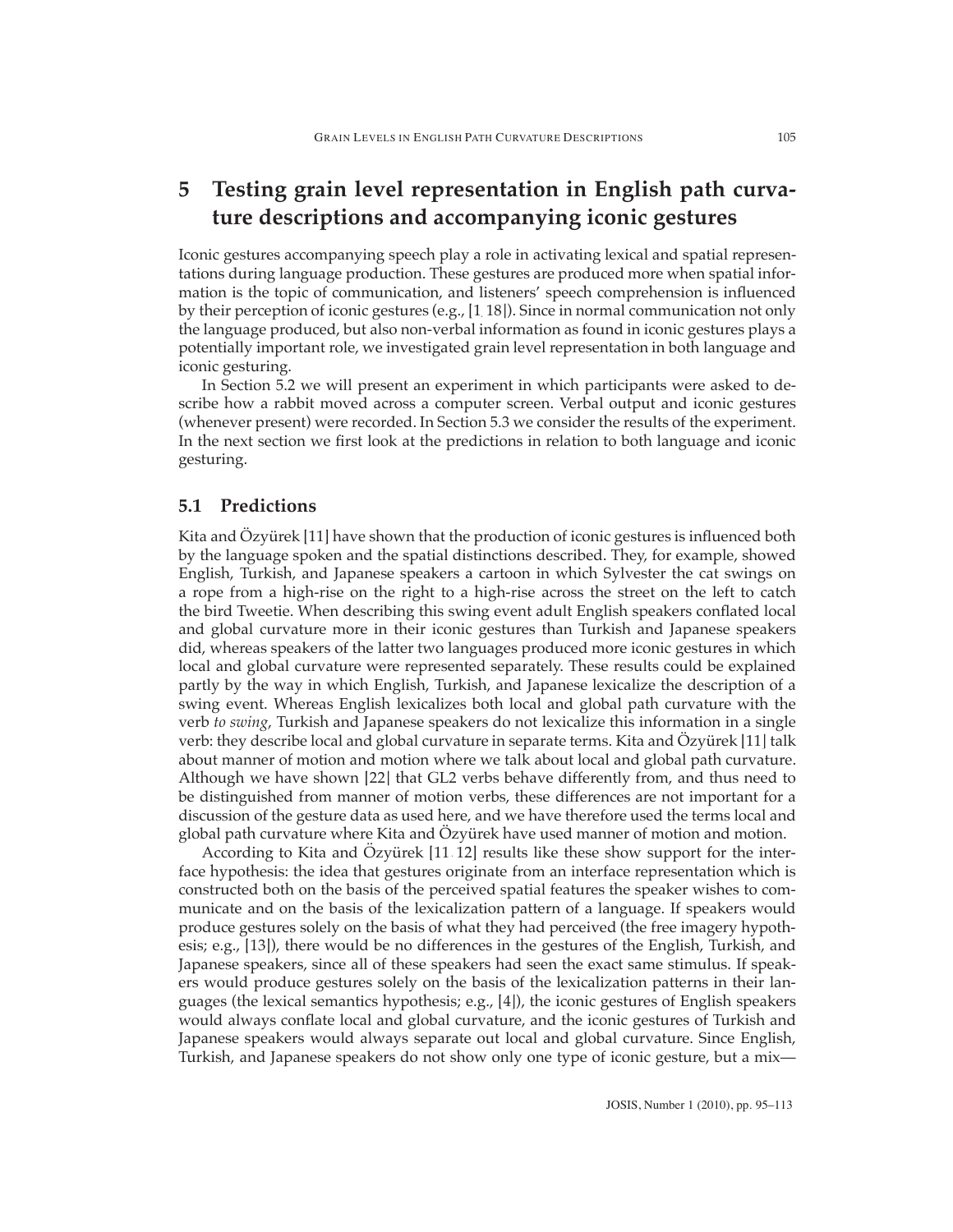influenced by the lexicalization pattern in a language and the spatial configuration they want to describe—it is reasonable to conclude that iconic gestures are produced both on the basis of the spatial features involved in the scene and the lexicalization pattern of the language involved.

In the experiment below we investigated several predictions in relation to the representation of grain levels in English path curvature descriptions and the accompanying iconic gestures. Firstly, we predicted that for clips portraying locally curved paths but for which no local curvature verbs or constructions existed (as defined on the basis of the three-grainlevel hypothesis), participants would produce more clauses compared to clips for which local curvature verbs or constructions do exist. If no verb or construction is able to capture local path curvature, extra-lexical means would be necessary to describe local path curvature, thus requiring the production of multiple clauses. Secondly, in line with the interface hypothesis we predicted that participants would produce more conflated gestures (i.e., gestures conflating local and global path curvature) when lexicalized expressions or constructions relating to local and global path curvature are available as opposed to situations when lexicalized expressions or constructions relating to local and global path curvature are not available.

## **5.2 The experiment**

### **5.2.1 Participants**

Eighteen psychology undergraduate students from the University of Lincoln participated in the experiment, some of whom were rewarded with credits as part of an experiment participation scheme. All participants were native English speakers.

#### **5.2.2 Materials**

Participants were presented with 18 movie clips on a computer screen. Each clip portrayed a rabbit walking along a path. The path curvatures in each clip were different, as defined by Van der Zee [\[29\]](#page-17-6) (e.g., the clips portrayed global path curvature, local path curvature, or both; smooth or non-smooth path curvature; Figure rotation or the absence of it, etc.). All movie clips were presented in a semi-random order: the first clip for each of the 18 participants corresponded with their participant number (i.e., participant 1 received clip 1 as their first stimulus, participant 2 received clip 2 as their first stimulus, etc.), with all remaining clips being presented randomly. Participants were seated in a chair at a desk with the computer screen in front of them. The experimenter was seated in another chair to their right. A camera registered each participant's verbal and gestural output.

#### **5.2.3 Procedure**

Participants were asked to describe to the experimenter *how the rabbit moved across the computer screen*. They were not asked to make gestures. Participants could go from one clip to the next at their own pace by clicking a button on the screen with a computer mouse.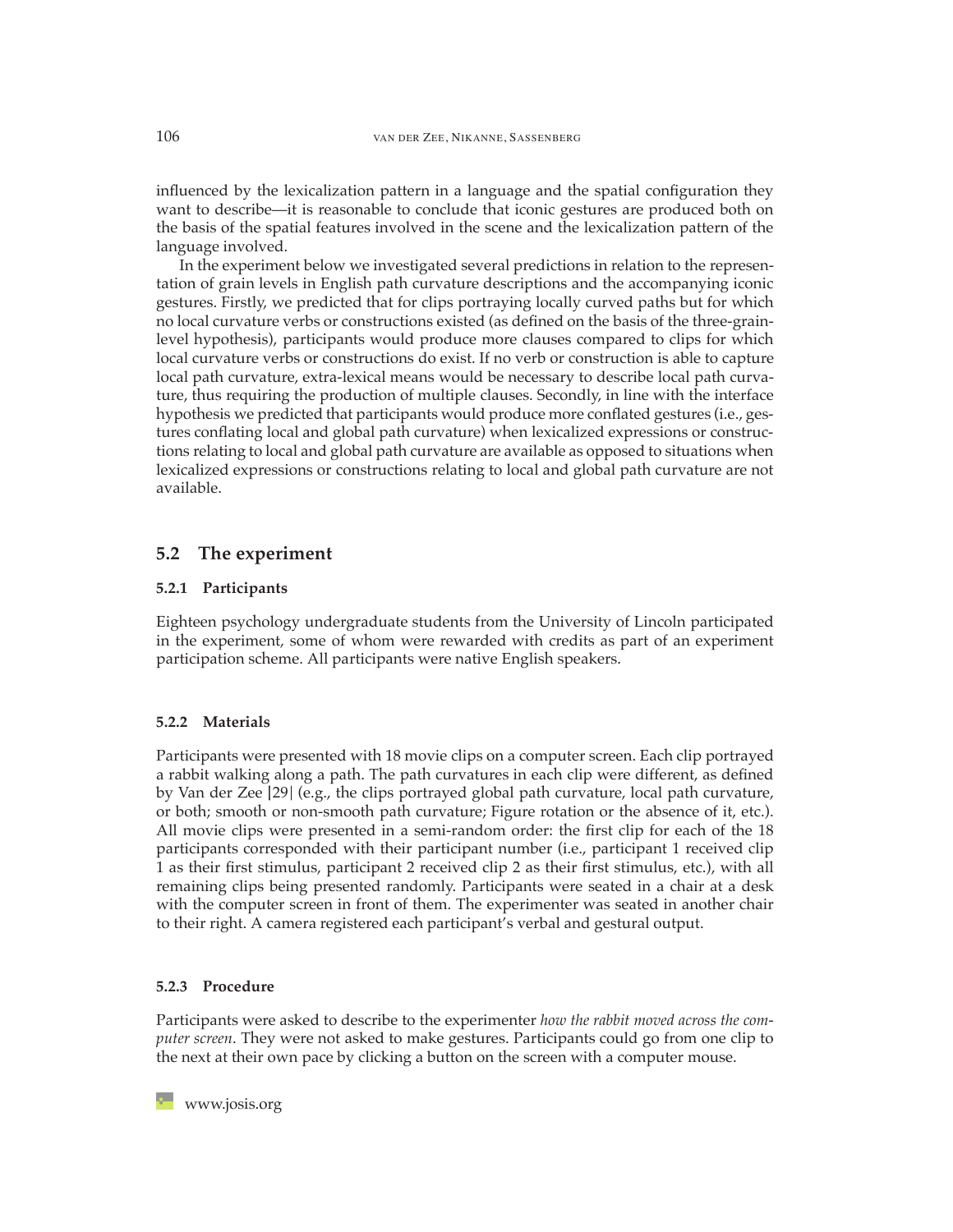#### **5.2.4 Data scoring**

For present purposes the responses of all participants in relation to only four clips were analyzed: all these clips portrayed the rabbit going towards the viewer along a globally straight path (see Figure 2), with clip 1 containing multiple non-smooth curvatures (a zigzag-like path), clip 2 containing multiple smooth curvatures (a slalom-like path), clip 3 containing one loop, and clip 4 containing six loops.



Figure 2: Example snapshots of the movie clips shown to the participants. In all clips the rabbit was portrayed as going towards the viewer along a globally straight path (the snapshot on the left). In clip 4 the rabbit made six loops while going down the path (the snapshot on the right shows the rabbit making its final loop). The background was slightly larger in the real clips.

The reason for selecting only these four clips was firstly that these clips are matched for global path curvature and perspective (global path curvature is straight in all clips, and the rabbit moves towards the perceiver in all clips). Secondly—by hypothesis—the first two clips allowed English speakers to use lexicalized items to describe local path curvature (i.e., a verb like *to zigzag*, as in *He's zigzagging across the path*, an example from participant 4), and constructions like *went/walked in a zigzag*, as in *It's walked in a zigzag down the path* (an example from participant 1). By contrast, the last two clips did not allow English speakers to use lexicalized items to describe local path curvature, since no verbs exist in English encoding "one loop" or "several loops" in a path. This ensured that English speakers could use free descriptions as in: *He's walking down a straight path and then about . . . a quarter of the way he does a full circle and then carries on walking towards me* (an example from participant 2).

The filmed responses by the participants were imported into Elan 3.2.0. The verbal output was converted into written text. In Elan this text was linked to the iconic gestures (whenever present) and the video images. For all verbal output two authors (Emile van der Zee and Urpo Nikanne) checked the produced clause structure per participant per clip on the basis of the written text, and for the gestures two authors (Uta Sassenberg and Emile van der Zee) determined (a) whether the produced gestures referred to path curvature, and if this was the case (b) whether the global and local curvature components were conflated or not. Conflicts in scoring were resolved by discussion, until a consensus was reached.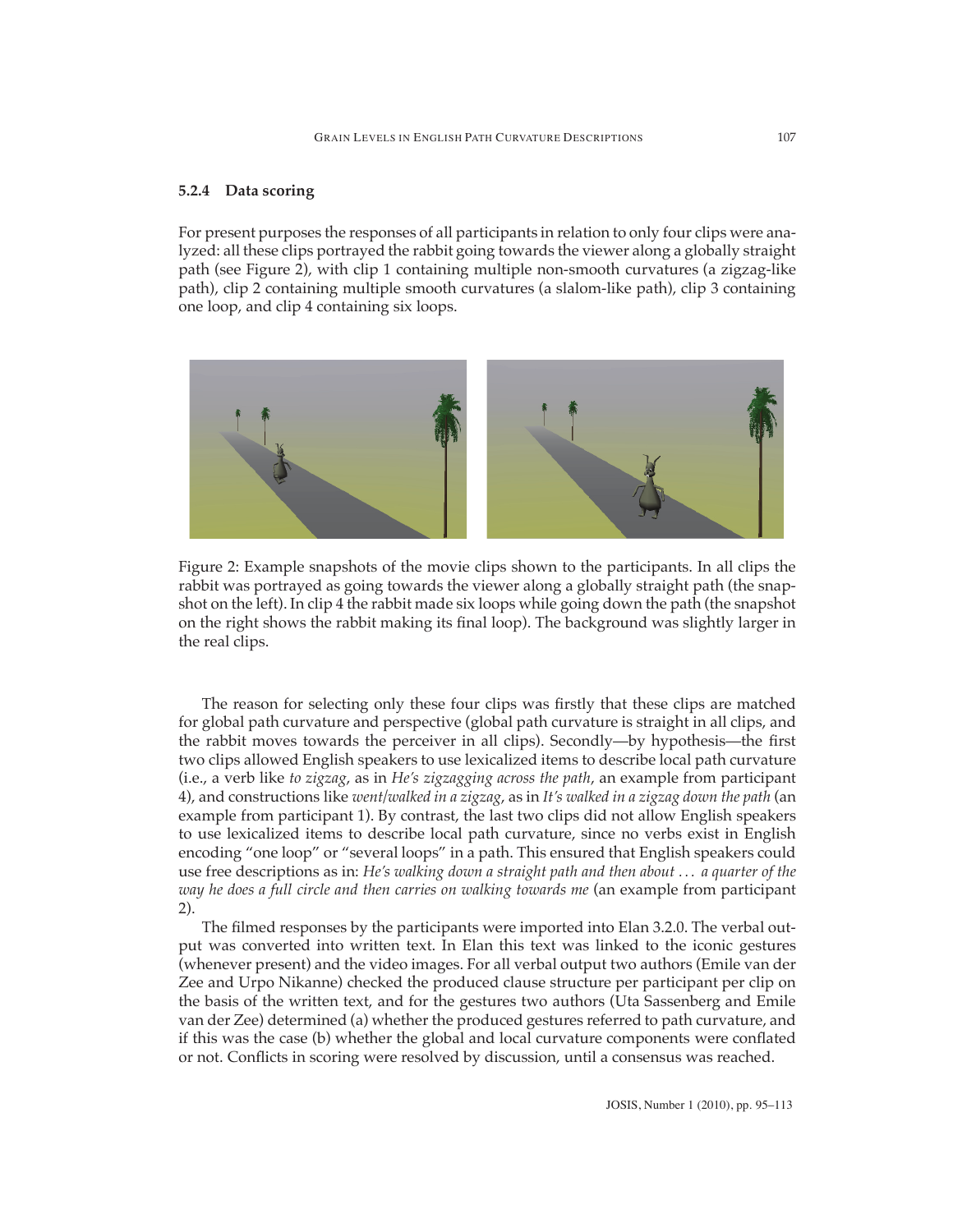## **5.3 The results**

A paired t-test revealed that the average number of clauses produced for the two clips for which lexicalized items existed to describe local path curvature was lower (mean = 2.64, standard error  $= 0.23$ ) compared to the number of clauses produced for the two clips for which no lexicalized items existed (mean  $= 3.94$ , standard error  $= 0.27$ ; paired t-test d.f.  $=$ 17, t =  $-4.861$ , p  $< 0.001$ ). This confirmed our prediction in relation to clause structure.

In relation to the language produced it is furthermore interesting to observe that lexicalized or construction based local curvature descriptions that were used in correspondence with iconic gestures were mainly of the type *Vmotion{going, walking} in a NP/in NP-PLURAL*. In only one case the verb *to zigzag* was used in correspondence with a gesture. The construction *Vcause{do, make} a NP/NP-PLURAL* was never used in correspondence with any gestures. The following examples are illustrative of the language output of the participants:

- (43) when the rabbit walked towards the participant while there were sharp angles in its path when moving from one side of the road to the other side of the road: *It's walking in a zigzag, [from the middle of the screen] to the end of the screen.*
- (44) when the rabbit walked towards the participant while there were smooth angles in its path when moving from one side of the road to the other side of the road:

*It's walking down the road but [meandering from side to side but always in a forward direction].*

- (45) when the rabbit walked towards the participant with one loop in its path: *[He's walking down a straight path]1 and then about . . . a quarter of the way [he does a full circle and then]2 [carries on walking towards me]3.*
- (46) when the rabbit walked towards the participant with six loops in its path: The rabbit was walking *[along a road]*<sub>1</sub>, he ever so often *[turned to his right]*<sub>2</sub> *[and turned around inside the road]3 [and carried on walking again]4.*

Brackets above indicate the part of speech where a single gesture was made. Numbers refer to the number of gestures made.

Table 1 summarizes the correspondence between language and iconic gesture production. As expected, no constructions or local curvature verbs were used in relation to the clips containing one loop or six loops, since—by hypothesis—no such verbs or constructions exist in English for these types of path curvature. *Doing a circle* was excluded as a construction reliably describing a path with one loop or several loops, since this construction was never part of a larger construction describing the straight parts of the path at either end of the loop, even though free descriptions did take both straight parts into account.

In agreement with our second prediction more conflated iconic gestures were produced in relation to stimuli for which lexicalized items or constructions did exist ( $n = 12$ ), as opposed to situations in which no lexicalized items or constructions existed ( $n = 1$ ; chi-square test with d.f. = 1,  $\chi^2$  = 9.308, p < 0.0023). Furthermore, in line with the three-grain level hypothesis and the interface hypothesis gesture conflation was absent (or curvature was encoded in separate local and global components) more for situations in which no lexicalized items or constructions existed ( $n = 28$ ), compared to situations in which lexicalized items or constructions did exist (n = 11; chi-square test with d.f. = 1,  $\chi^2$  = 7.410, p < 0.0065). In line with both hypotheses, the ratio of conflated gestures to non-conflated gestures was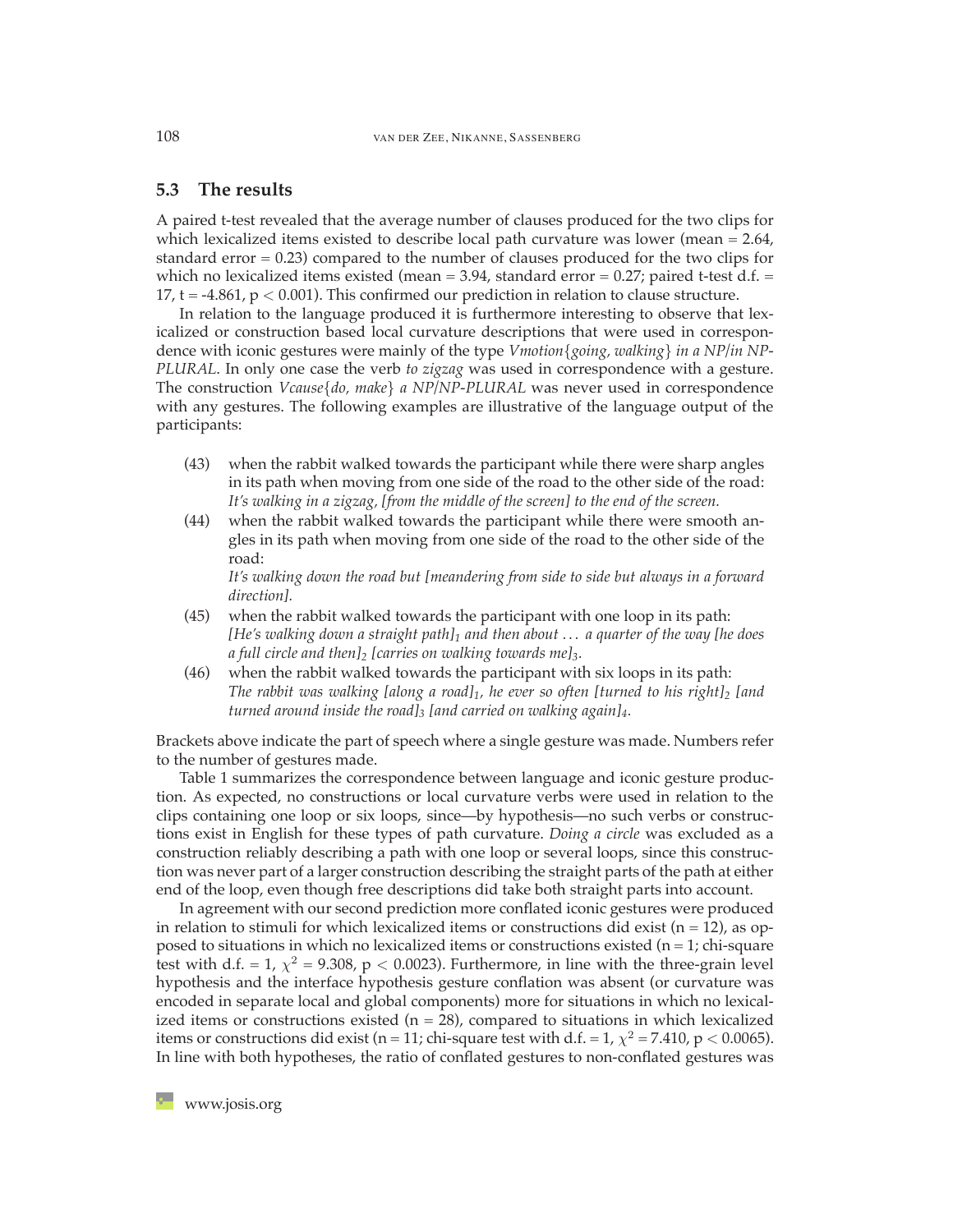|                                                                                          | G <sub>2</sub> verb or<br>construction<br>was used;<br>gesture<br>conflation<br>present | GL2 verb or<br>construction<br>was used;<br>gesture<br>conflation<br>absent | No GL2 verb or<br>construction<br>was used;<br>gesture<br>conflation<br>present | No GL2 verb or<br>construction<br>was used;<br>gesture<br>conflation<br>absent |
|------------------------------------------------------------------------------------------|-----------------------------------------------------------------------------------------|-----------------------------------------------------------------------------|---------------------------------------------------------------------------------|--------------------------------------------------------------------------------|
| Two clips for which<br>lexicalized items<br>exist to describe local<br>path curvature    | $\overline{4}$                                                                          | 6                                                                           | 8                                                                               | 3                                                                              |
| Two clips for which<br>no lexicalized items<br>exist to describe local<br>path curvature | $\Omega$                                                                                | $\Omega$                                                                    |                                                                                 | 28                                                                             |

Table 1: The correspondence between language and iconic gesture production. Numbers represent frequencies of occurrence.

larger when GL2 verbs or constructions were present (4:6, or in 40% of all cases), compared to when GL2 verbs or constructions were absent (9:31, or in 23% of all cases). Looking at the data from another angle, for stimuli for which GL2 verbs or constructions existed about as many participants produced conflated gestures compared to non-conflated gestures (10:11 ratio, or 48% of all cases), in contrast to stimuli for which no local curvature verbs or constructions existed (1:28 ratio, or 4% of all cases). Interestingly, even for stimuli for which local curvature verbs and constructions existed, but were not used, conflated gestures were used more (8:3 ratio, or in 73% of all cases), compared to stimuli for which no constructions or local curvature verbs existed (1:28 ratio, or 4% of all cases). In agreement with the interface hypothesis the use of conflated iconic gestures depended both on the stimuli used and on the English lexicalization pattern that was available—as defined by the three-grain-level hypothesis.

# **6 Conclusion**

The main contribution of this paper is that we have demonstrated that a three-grain-level distinction [\[22\]](#page-17-0) describes and explains path curvature distinctions in English language production and its accompanying gestures. More specifically, we have seen that our threegrain-level hypothesis is able to account for verb descriptions referring to path curvature in English (Section 2), that this hypothesis is able to explain constraints on sentence structure (Section 3), is able to explain the form in which constructions relating to path curvature can be defined (Section 4), and finally, that this hypothesis explains clause structure for English path curvature descriptions based on visual input, and in combination with the interface hypothesis [\[11\]](#page-16-1) explains that native English speakers' gestures are influenced both by the language spoken and the local path curvature observed (Section 5).

The work in our paper has direct relevance for those working in spatial information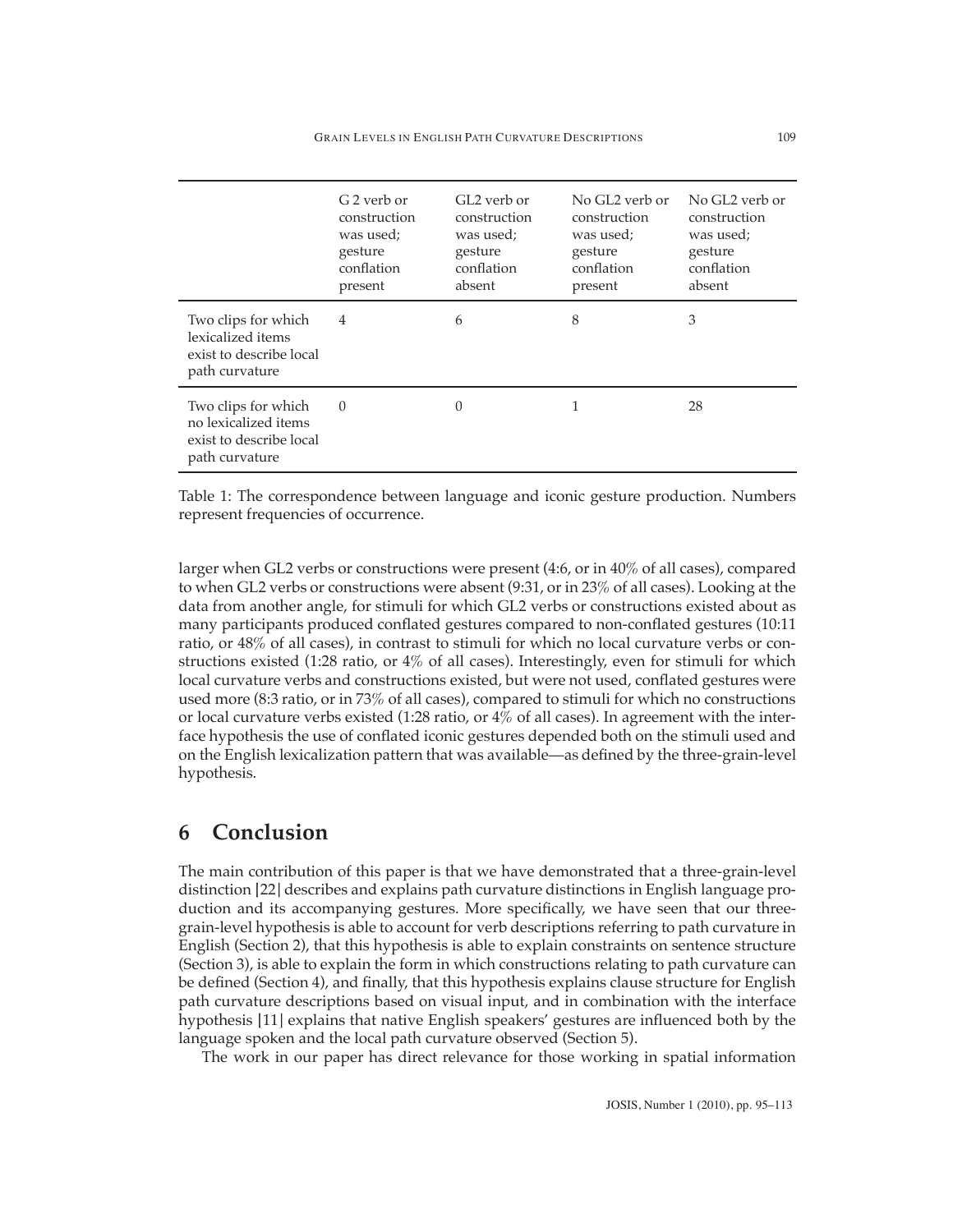science. Scale, spatial resolution, or grain has been observed to play a role in spatial information processing. Our paper shows that scale, spatial resolution, or grain also plays a role in natural language and its accompanying gestures. It remains an empirical issue whether the distinctions that play a role in spatial information processing can also be found in language, or whether a subset or different distinctions play a role in language as found in spatial information processing. These are interesting questions at the interface between spatial information science on one hand, and spatial language and gesture research on the other hand.

The work presented here also has its limitations: we have not undertaken a complete and exhaustive review of all verb chain combinations and constructions in English, nor have we studied all aspects relating to grain levels in the correspondence between language and gesture when speakers refer to path curvature (such as perspective, language-gesture mismatches, the relative importance of global and local curvature encoding in gesture, etcetera). Each of these issues deserves more comprehensive research in further studies.

## **Acknowledgements**

We would like to thank three anonymous reviewers for their helpful comments in improving the paper.

## <span id="page-15-4"></span>**References**

- [1] ALIBALI, M. W. Gesture in spatial cognition: expressing, communicating, and thinking about spatial information. *Spatial Cognition and Computation 5* (2005), 307–331. [doi:10.1207/s15427633scc0504](http://dx.doi.org/10.1207/s15427633scc0504_2) 2.
- <span id="page-15-2"></span>[2] BOHNEMEYER, J. The unique vector constraint: The impact of direction changes on the linguistic segmentation of motion events. In *Representing Direction in Language and Space*, E. van der Zee and J. Slack, Eds. Oxford University Press, Oxford, UK, 2003, pp. 86–110. [doi:10.1093/acprof:oso/9780199260195.003.0005.](http://dx.doi.org/10.1093/acprof:oso/9780199260195.003.0005)
- <span id="page-15-0"></span>[3] BURIGO, M., AND COVENTRY, K. Context affects scale selection for proximity terms. *Spatial Cognition and Computation* (2010). in press.
- <span id="page-15-5"></span>[4] BUTTERWORTH, D., AND HADAR, U. Gesture, speech and computational stages: A reply to McNeill. *Psychological Review 96* (1989), 168–174. [doi:10.1037/0033-295X.96.1.](http://dx.doi.org/10.1037/0033-295X.96.1.168) [168.](http://dx.doi.org/10.1037/0033-295X.96.1.168)
- <span id="page-15-1"></span>[5] CARLSON, L. A., AND COVEY, E. S. How far is near? Inferring distance from spatial representations. *Language and Cognitive Processes 20* (2005), 617–631. [doi:10.1080/](http://dx.doi.org/10.1080/01690960400023501) [01690960400023501.](http://dx.doi.org/10.1080/01690960400023501)
- <span id="page-15-3"></span>[6] FILLMORE, C. J., KAY, P., AND O'CONNOR, M. C. Regularity and idiomacity in grammatical constructions: The case of let alone. *Language 64* (1988), 501–538. [doi:10.2307/](http://dx.doi.org/10.2307/414531) [414531.](http://dx.doi.org/10.2307/414531)
- [7] FRIED, M., AND OSTMAN, J. Construction grammar: A thumbnail sketch. In *Construction Grammar in a Cross-Language Perspective (Constructional Approaches to Language 2)*,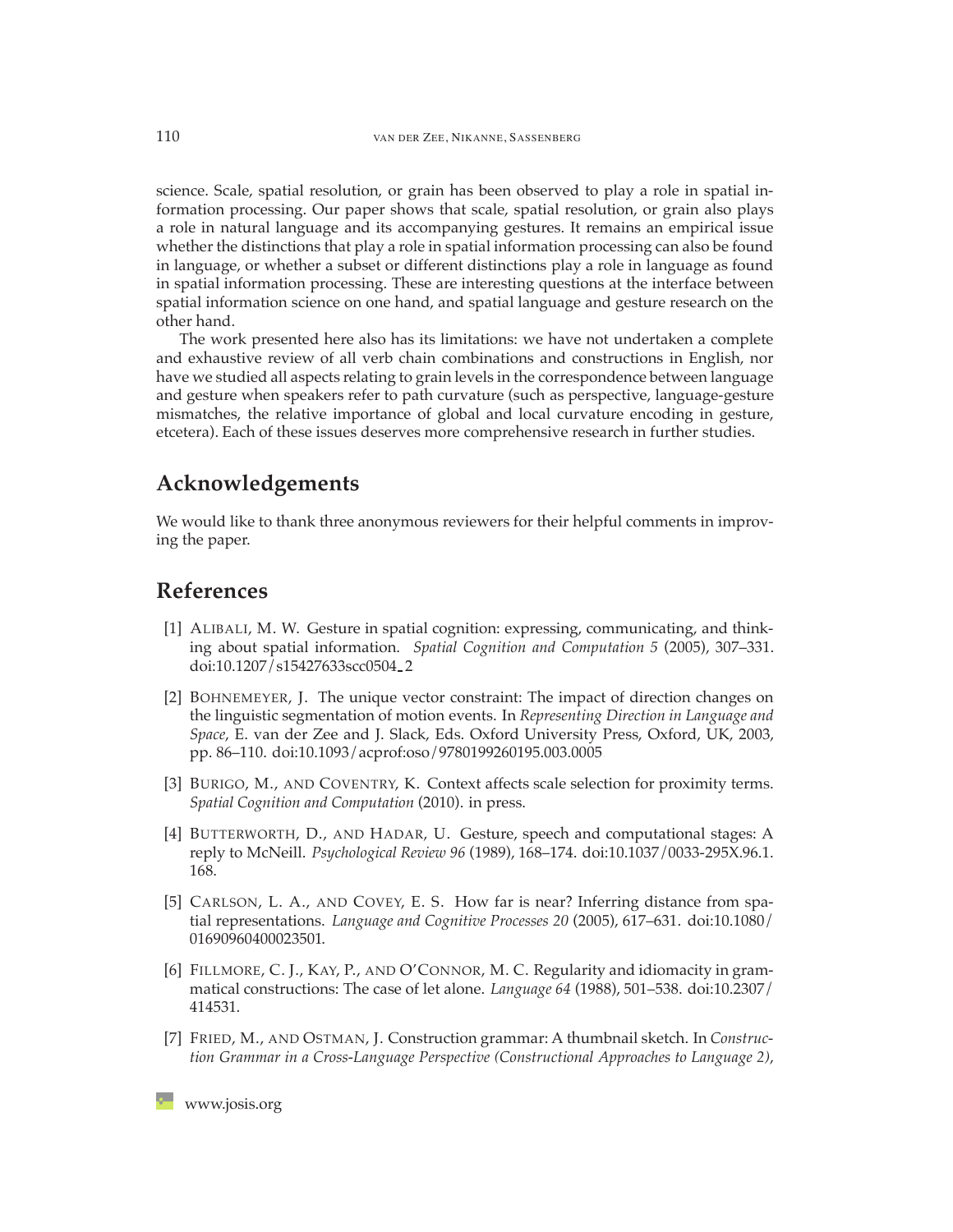M. Fried and J. Ostman, Eds. John Benjamins Publishing Company, Amsterdam and Philadelphia, PA, 2004, pp. 11–86.

- <span id="page-16-7"></span>[8] GOLDBERG, A. *Constructions*. University of Chicago Press, Chicago, IL, 1995.
- <span id="page-16-9"></span>[9] JACKENDOFF, R. *Semantic Structures*. MIT Press, Cambridge, MA, 1990.
- [10] KAY, P., AND FILLMORE, C. J. Construction grammar and linguistic generalizations: The whats X doing Y? construction. *Language 75* (1999), 1–33. [doi:10.2307/417472.](http://dx.doi.org/10.2307/417472)
- <span id="page-16-1"></span>[11] KITA, S., AND OZYUREK, A. What does cross-linguistic variation in semantic coordination of speech and reveal?: evidence for an interface representation of spatial thinking and speaking. *Journal of Memory and Language 48* (2003), 16–32. [doi:10.1016/S0749-596X\(02\)00505-3.](http://dx.doi.org/10.1016/S0749-596X(02)00505-3)
- <span id="page-16-11"></span>[12] KITA, S., AND OZYUREK, A. How does spoken language shape iconic gestures? In *Gesture and the dynamic dimension of language: essays in honor of David McNeill*, D. Mc-Neill, S. D. Duncan, J. Cassell, and E. T. Levi, Eds. John Benjamins Publishing Company, Amsterdam and Philadelphia, PA, 2007, pp. 67–74. [doi:2066/44274.](http://dx.doi.org/2066/44274)
- <span id="page-16-12"></span>[13] KRAUS, R. M., CHEN, Y., AND GOTTESMAN, R. F. Lexical gestures and lexical access: a process model. In *Language and gesture*, D. McNeill, Ed. Cambridge University Press, Cambridge, UK, 2000, ch. 13, pp. 261–283. [doi:10.1017/CBO9780511620850.017.](http://dx.doi.org/10.1017/CBO9780511620850.017)
- <span id="page-16-4"></span>[14] LAKUSTA, L., AND LANDAU, B. Starting at the end: The importance of goals in spatial language. *Cognition 96* (2005), 1–33. [doi:10.1016/j.cognition.2004.03.009.](http://dx.doi.org/10.1016/j.cognition.2004.03.009)
- <span id="page-16-5"></span>[15] LAKUSTA, L., WAGENER, L., O'HEAR, K., AND LANDAU, B. Conceptual foundations of spatial language: Evidence for a goal bias in infants. *Language Learning and Development 3* (2007), 179–197. [doi:10.1080/15475440701360168.](http://dx.doi.org/10.1080/15475440701360168)
- <span id="page-16-2"></span>[16] LI, P., AND GLEITMAN, L. Turning the tables: Language and spatial reasoning. *Cognition 83* (2002), 265–294. [doi:10.1016/S0010-0277\(02\)00009-4.](http://dx.doi.org/10.1016/S0010-0277(02)00009-4)
- <span id="page-16-0"></span>[17] MARTINEZ, L. Parallels between the linguistic and graphic representation of motion scenes: An empirical study of the meaning of Bulgarian verbs of turning and going around. Unpublished manuscript.
- <span id="page-16-8"></span>[18] MCNEILL, D. *Gesture and thought*. University of Chicago Press, Chicago, IL, 2005. [doi:10.1017/CBO9780511620850.009.](http://dx.doi.org/10.1017/CBO9780511620850.009)
- <span id="page-16-3"></span>[19] MONTELLO, D. Scale and multiple psychologies of space. In *Spatial information theory: a theoretical basis for GIS*, A. U. Frank and I. Campari, Eds. Springer Verlag, Berlin, Germany, 1993, pp. 312–321. [doi:10.1007/3-540-57207-4.](http://dx.doi.org/10.1007/3-540-57207-4)
- <span id="page-16-6"></span>[20] NIKANNE, U. *Zones and Tiers: A Study of Thematic Structure*. SKS, Helsinki, Finland, 1990.
- <span id="page-16-10"></span>[21] NIKANNE, U. Constructions in conceptual semantics. In *Construction Grammars: Cognitive Grounding and Theoretical Extensions (Constructional Approaches to Language)*, M. Fried and J. Ostman, Eds. John Benjamins Publishing Company, Amsterdam and Philadelphia, PA, 2005, pp. 191–242.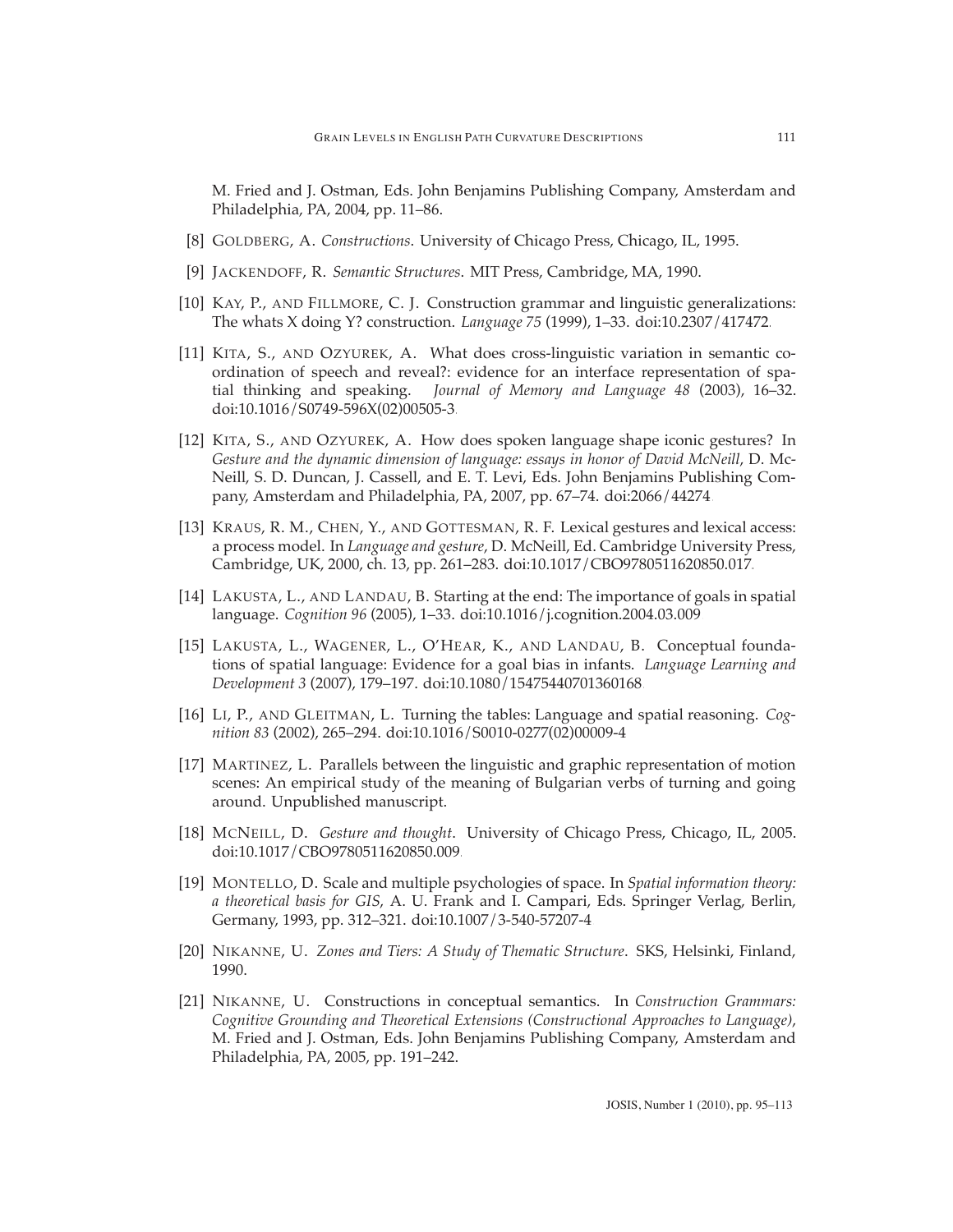- <span id="page-17-0"></span>[22] NIKANNE, U., AND VAN DER ZEE, E. The lexical representation of path-curvature in motion expressions: a three-way path-curvature distinction. In *Motion Encoding in Language and Space*, M. Vulchanova and E. van der Zee, Eds. Oxford University Press, Oxford, UK, 2010. in press.
- <span id="page-17-8"></span>[23] PENTILLA, E. *It Takes an Age to Do a Chomsky: Idiomaticity and Verb Phrase Constructions in English*. PhD thesis, University of Joensuu, 2006.
- <span id="page-17-7"></span><span id="page-17-3"></span>[24] PUSTEJOSVSKY, J. *The Generative Lexicon*. MIT Press, Cambridge, MA, 1995. [doi:10.](http://dx.doi.org/10.1016/B0-08-044854-2/01971-4) [1016/B0-08-044854-2/01971-4.](http://dx.doi.org/10.1016/B0-08-044854-2/01971-4)
- [25] SCHMIDTKE, H. Path and place: Lexical specification of granular compatibility. In *Motion encoding in spatial language*, M. Vulchanova and E. van der Zee, Eds. Oxford University Press, Oxford, UK, 2010. in press.
- <span id="page-17-1"></span>[26] SCOTT, B. Spatial cognition and scale: A child's perspective. *Journal of Environmental Psychology 22* (2002), 9–27.
- <span id="page-17-4"></span>[27] SLOBIN, D. I. The many ways to search for a frog: Linguistic typology and the expression of motion events. In *Relating Events in Narrative: Typological and Contextual Perspectives*, S. Stromqvist and L. Verhoeven, Eds. Lawrence Erlbaum Associates, Mahwah, NJ, 2004, pp. 219–257.
- <span id="page-17-6"></span><span id="page-17-5"></span>[28] TALMY, L. *Toward a Cognitive Semantics*. MIT Press, Cambridge, MA, 2000.
- [29] VAN DER ZEE, E. Why we can talk about bulging barrels and spinning spirals: Curvature representation in the lexical interface. In *Cognitive interfaces: Constraints on linking cognitive information*, E. van der Zee and U. Nikanne, Eds. Oxford University Press, Oxford, UK, 2000, ch. 7, pp. 143–182.
- <span id="page-17-2"></span>[30] VAN DER ZEE, E., ADAMS, K., AND NIEMI, J. The influence of geometrical and non-geometrical features on the use of the lexical concepts NEAR and FAR in English and Finnish. *Spatial Cognition and Computation 9* (2009), 305–317. [doi:10.1080/](http://dx.doi.org/10.1080/13875860903219212) [13875860903219212.](http://dx.doi.org/10.1080/13875860903219212)

# **Appendix**

Combinations of GL0, GL1, and GL2 verbs in sentences as presented to native English speakers.

- 1. The ball came curving into the net.
- 2. He went down the mountain zigzagging.
- 3. The cork spiralled arcing across the table.
- 4. The soft ball arced across the base moving.
- 5. He curved arching into the street.
- 6. The mini cooper wound zigzagging through the mountain pass
- 7. The granite stone curled across the ice moving.
- 8. The flea moved along the path crawling
- 9. He turned into the street zigzagging
- 10. The ship curved into the dock floating.